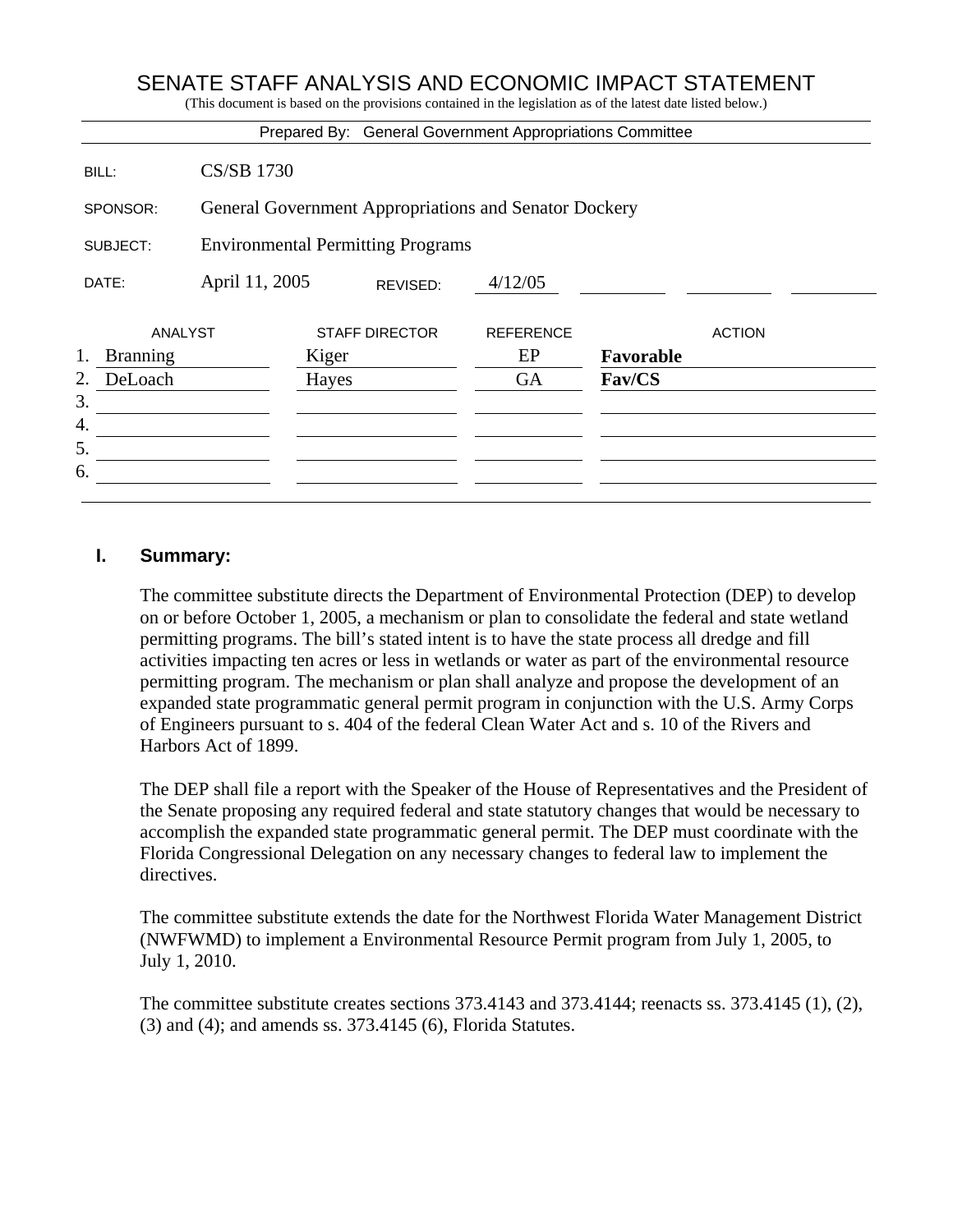## **II. Present Situation:**

Wetlands are regarded as valuable and important ecosystems which provide vital wildlife habitats which are essential to Florida's fisheries and wildlife resources. Additionally, they provide natural flood control, recharge to the aquifers, and act as natural water purification systems. Wetlands also provide a variety of recreational activities such as fishing, boating, hunting, and the observation of wildlife.

In 1984, the Legislature enacted the Warren Henderson Wetlands Protection Act. The passage of that legislation represented a significant accomplishment in efforts to modernize and strengthen Florida's wetlands protection laws.

In the interim preceding the 1992 legislative session, the Senate Natural Resources Committee was asked to review the 1984 Henderson Wetlands Act to determine how well the act was working and to determine what changes were needed to improve the protection of wetlands. Numerous workshops were held to identify categories of concern. Early on, it was determined that an appropriate long-term goal for Florida would be to seek the authority to administer the section 404 program of the federal Clean Water Act of 1977 and the Rivers and Harbors Act of 1899. The committee's bill to implement the recommendations of the interim project directed the Department of Environmental Regulation<sup>1</sup> to pursue the responsibility for implementing the federal regulatory programs authorized by s. 404 of the federal Clean Water Act of 1977 and s. 10 of the Rivers and Harbors Act of 1899. The department would have been the sole wetlands permitting entity in Florida. The water management districts would continue to regulate isolated wetlands until the department received assumption of the federal programs; however the water management districts would have to use the definition of wetlands and the methodology provided for in the bill. The department would have been authorized to delegate all or part of its dredge and fill authority to water management districts or local governments to the extent allowable under the assumption agreement. That bill, however, did not pass.

The Florida Environmental Reorganization Act of 1993 was enacted to provide efficient governmental services to the public and to streamline governmental services by providing for delivery of environmental services to the public in a timely, cost-efficient manner. A provision in the act was intended to streamline the environmental permitting process relating to wetland and stormwater requirements. As stated in the act, it was the Legislature's intent to transfer the protection of wetlands and the permitting of wetlands impacts encompassed by the Warren S. Henderson Wetlands Act to ch. 373, F.S. Furthermore, the Department of Environmental Regulation<sup>2</sup> and the water management districts were to consolidate all permits for activities involving dredging and filling, management and storage of surface water (MSSW) including stormwater control, into a single type of permit which would be known as the "environmental resource permit."

In 1994, ch. 94-122, L.O.F., directed the Governor, in consultation with the Florida Congressional Delegation, to pursue with all deliberate speed and due diligence:

<sup>1</sup>  $1$  In 1993, the Legislature merged the Department of Environmental Regulation and the Department of Natural Resources into the Department of Environmental Protection.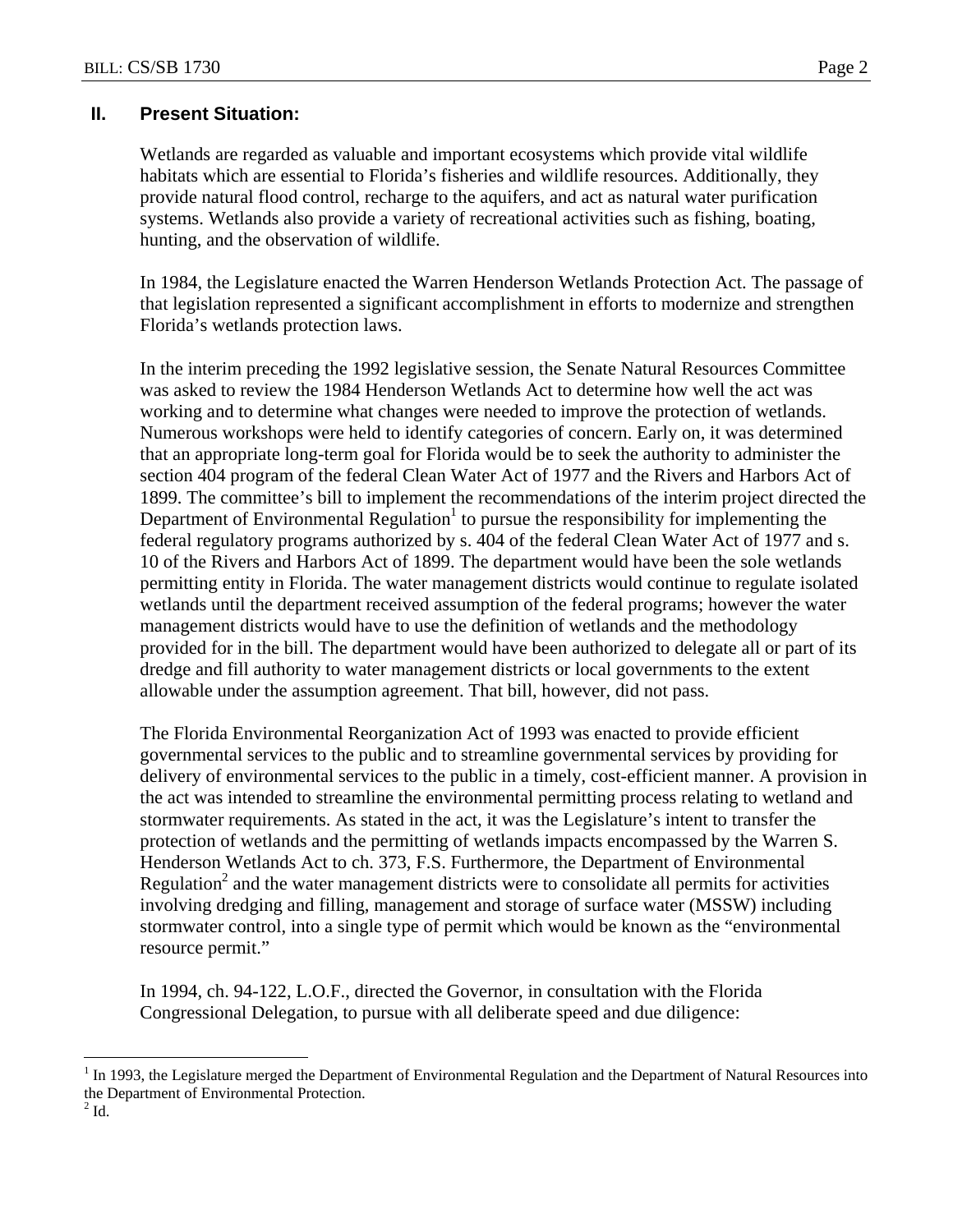- Assumption of the s. 404 permitting program by the Department of Environmental Protection (DEP) and the water management districts or request the U.S. Army Corps of Engineers to issue a statewide programmatic general permit under s. 404 of the Clean Water Act for all activities regulated by the DEP and the districts; and
- As part of the assumption or state programmatic general permit, seek acceptance by the U.S. Environmental Protection Agency and the U.S. Army Corps of Engineers that a determination of the extent of wetlands and surface waters by the DEP or a water management district pursuant to the methodology ratified in s. 373.4211, F.S., constitutes an appropriate determination of the regulatory jurisdiction under an approved state s. 404 program or a state programmatic general permit.

Activities covered by s. 10 of the Rivers and Harbors Act include the building of any structure in the channel or along the banks of navigable waters of the U.S. that changes the course, conditions, location or capacity. This section is administered by the U.S. Army Corps of Engineers.<sup>3</sup>

Activities covered under s. 404 of the federal Clean Water Act and the associated permits are administered by the U.S. Army Corps of Engineers. A summary of those activities and permits are as follows: $<sup>4</sup>$ </sup>

| <b>Permit</b>             | <b>Activity</b>                                                                                                                                                                                                                                                                                                                                                                                                                                                                                                                                                                                                                                                                                                                       |  |  |  |  |
|---------------------------|---------------------------------------------------------------------------------------------------------------------------------------------------------------------------------------------------------------------------------------------------------------------------------------------------------------------------------------------------------------------------------------------------------------------------------------------------------------------------------------------------------------------------------------------------------------------------------------------------------------------------------------------------------------------------------------------------------------------------------------|--|--|--|--|
| Letters of Permission     | Minor or routine work with minimum impacts                                                                                                                                                                                                                                                                                                                                                                                                                                                                                                                                                                                                                                                                                            |  |  |  |  |
| <b>Nationwide Permits</b> | Repair, rehabilitation, or replacement of structures destroyed by storms or<br>floods in past 2 years.<br>Bank stabilization less than 500 feet in length solely for erosion protection.<br>Filling of up to 1 acre of a non-tidal wetland or less than 500 linear ft. of a<br>non-tidal stream that is either isolated from other surface waters or<br>upstream of the point in a drainage network where the average annual flow<br>is less than 5 cfs.<br>Restoration of natural wetland hydrology, vegetation, and function to<br>altered and degraded non-tidal wetlands, and restoration of natural<br>functions of riparian areas on private lands, provided a wetland restoration<br>or creation agreement has been developed. |  |  |  |  |
| <b>Regional Permits</b>   | Small projects with insignificant environmental impacts.<br>$\bullet$                                                                                                                                                                                                                                                                                                                                                                                                                                                                                                                                                                                                                                                                 |  |  |  |  |
| <b>Individual Permits</b> | Proposed filling or excavation that causes severe impacts, but for which no<br>$\bullet$<br>practical alternative exists; may require an environmental assessment under<br>NEPA.                                                                                                                                                                                                                                                                                                                                                                                                                                                                                                                                                      |  |  |  |  |

As provided in Title 33 of the Federal Code of Regulations, the Secretary of the Army, acting through the Chief of Engineers of the U.S. Army Corps of Engineers, may after notice for public hearing, issue general permits on a state, regional, or nationwide basis for any category of activities involving discharges of dredged or fill material if the Secretary determines that the activities in such category are similar in nature, will cause only minimal adverse environmental

 $\overline{a}$ 

<sup>3</sup> www.fema.gov/ehp/cwa.shtm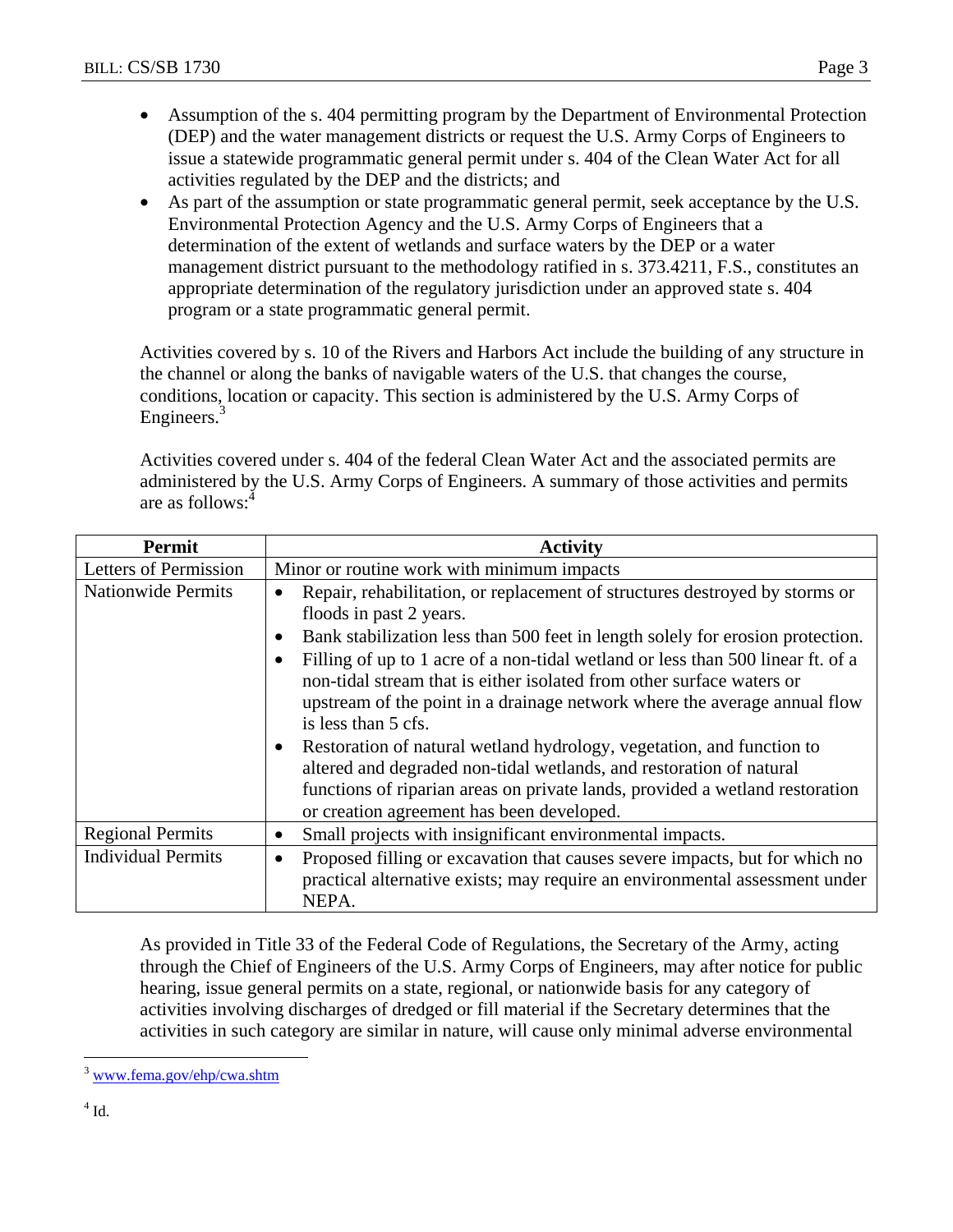effects when performed separately, and will have only minimal cumulative adverse effect on the environment. $\frac{3}{5}$  There is no similar provision in the Rivers and Harbors Act.

Florida has obtained a State Programmatic General Permit from the federal government to administer the federal 404 Clean Water Act program and s. 10 of the Rivers and Harbors Act for most of Florida since 1997. The area excluded is the northwest portion served by the Northwest Florida Water Management District. This district does not have an environmental resources permit program. Under this general permit, the Department of Environmental Protection has been limited in its ability to authorize certain activities such as docking and boat launching facilities because of restraints related to threatened and endangered species.

According the Department of Environmental Protection, the department has tried to obtain assumption of all dredge and fill activities from the Corps over the past few years and expand the general permit with little success. Regional permits also exist in Florida but they cover large areas and include mitigation requirements that are time consuming to develop.

There appear to be a number of legal issues involved regarding the assumption of the Corps' wetland permitting functions that have not been resolved.

### **III. Effect of Proposed Changes:**

The committee substitute provides that it is the policy of the Legislature that the state provide efficient government services by consolidating, to the maximum extent practicable, federal and state permitting associated with wetlands and navigable waters within the state.

The Department of Environmental Protection (DEP) is directed to develop, on or before October 1, 2005, a mechanism or plan to consolidate, to the maximum extent practicable, the federal and state wetland permitting programs. It is the intent of the Legislature that all dredge and fill activities impacting 10 acres or less of wetlands or waters, including navigable waters, be processed by the state as part of the environmental resource permitting program implemented by the DEP and the water management districts. The resulting mechanism or plan shall analyze and propose the development of an expanded state programmatic general permit program in conjunction with the U.S. Army Corps of Engineers pursuant to s. 404 of the Clean Water Act and s. 10 of the Rivers and Harbors Act of 1899. Alternatively, or in combination with an expanded state programmatic general permit, the mechanism or plan may propose the creation of a series of regional general permits issued by the U.S. Army Corps of Engineers. The bill's stated intent is that the expansion of the state programmatic general permit program or the creation of a series of regional general permits provide the exclusive federal and state regulation of all dredge and fill activities impacting 10 acres or less of wetlands or waters, including navigable waters, within the state. All of the regional general permits must be administered by the department or the water management districts.

The DEP is directed to file with the Speaker of the House of Representatives and the President of the Senate a report proposing any required federal and state statutory changes that would be

 $\overline{a}$ 

<sup>5</sup> www.wetlands.com/regs/sec404fc.htm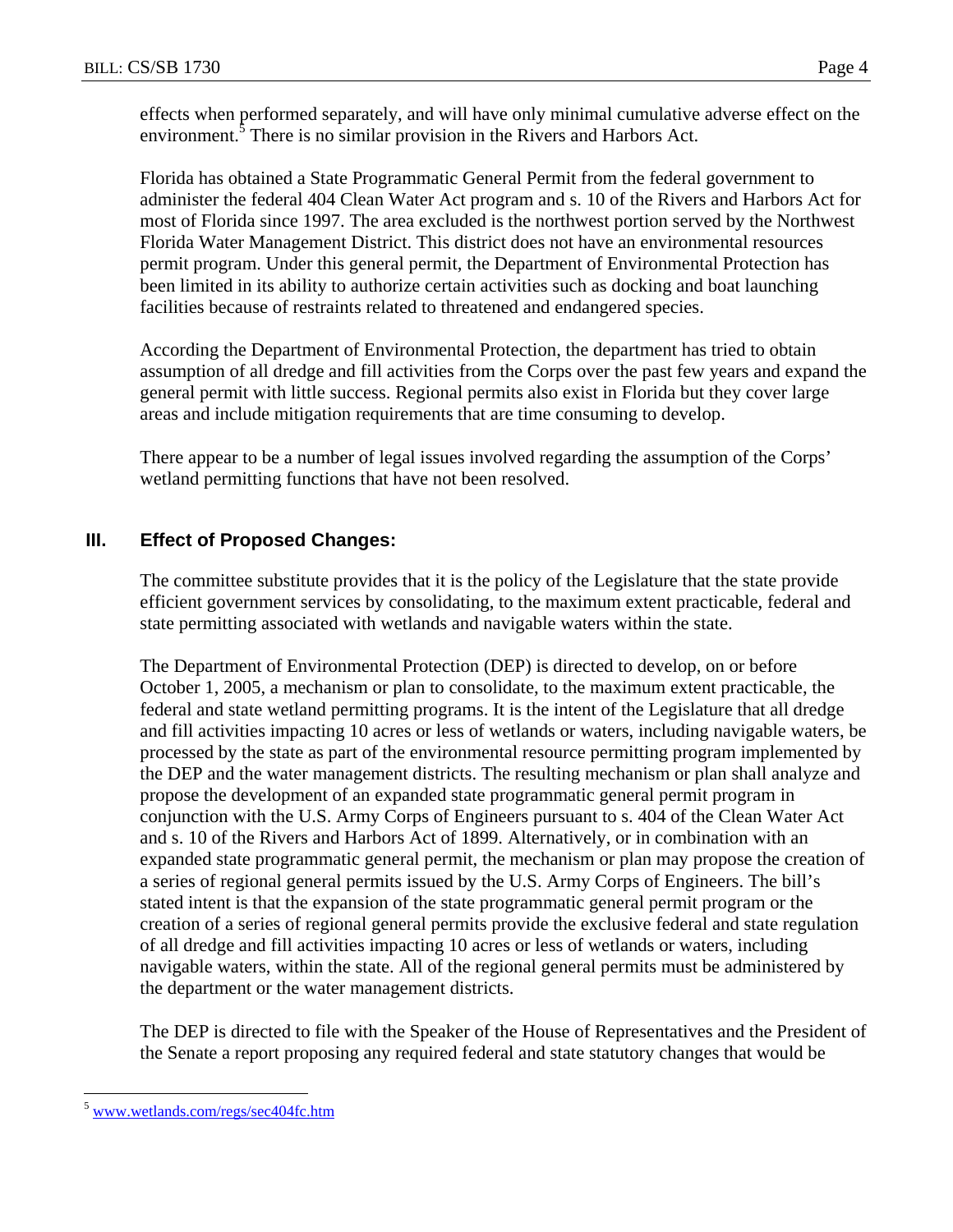necessary to accomplish the directives of the bill and to coordinate with the Florida Congressional delegation on any necessary changes to federal law to implement the directives.

The DEP is not precluded from pursuing complete assumption of the federal permitting programs regulating the discharge of dredged or fill material pursuant to s. 404 of the Clean Water Act and s. 10 of the Rivers and Harbors Act of 1899, so long as the assumption encompasses all dredge and fill activities in, on, or over jurisdictional wetlands or waters, including navigable waters, within the state.

Finally, the committee substitute extends the deadline for implementing an Environmental Resource Permit program within the Northwest Florida Water Management District's boundaries. Section 373.4145, Florida Statutes, authorizes the regulatory responsibilities of the DEP and the NWFWMD until July 1, 2005. The committee substitute continues this provision until July 1, 2010.

#### **IV. Constitutional Issues:**

A. Municipality/County Mandates Restrictions:

None.

B. Public Records/Open Meetings Issues:

None.

C. Trust Funds Restrictions:

None.

#### **V. Economic Impact and Fiscal Note:**

A. Tax/Fee Issues:

None.

B. Private Sector Impact:

There could be a savings to those entities needing wetlands permits from both the state and the U.S. Army Corps of Engineers because of a streamlined permit process. The amount of such savings cannot be determined at this time.

C. Government Sector Impact:

The DEP would incur some limited costs associated with the development of the plan or mechanism to implement the proposed consolidated state and federal dredge and fill permit. If the DEP is successful in obtaining full assumption of the s. 404 program of the Clean Water Act and the s. 10 program of the Rivers and Harbors Act, additional staff would be needed by the department to implement the program. However, in recent years the department has not been successful in expanding the program in Florida. The U.S.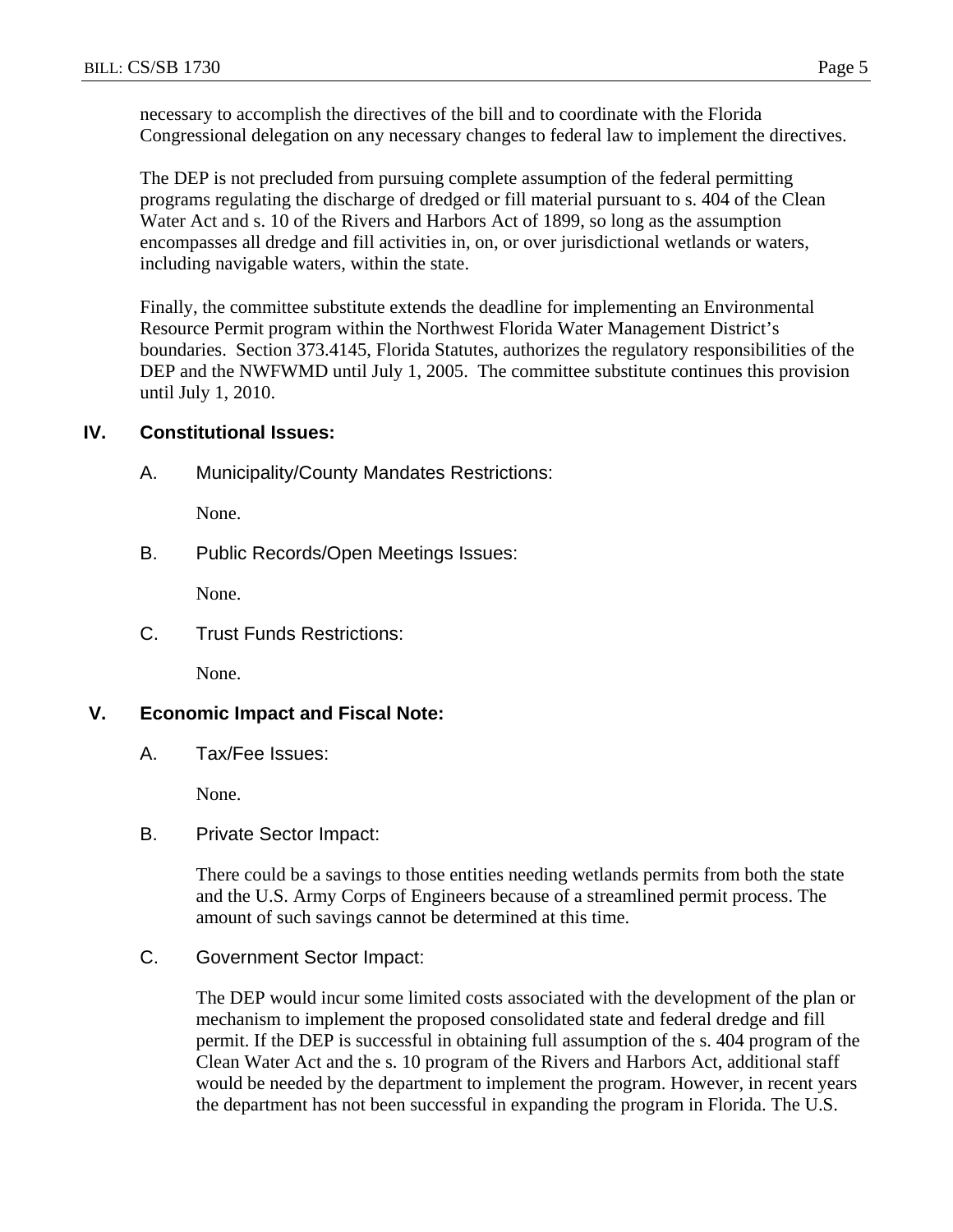Corps of Engineers has not approved requests by the DEP for assumption of a consolidated permit for projects of 10 acres or less primarily because of concerns and provisions relating to endangered and threatened species issues. The most recent issue that impacts Florida is dock permitting and manatees.

Should the department be successful in obtaining federal delegation of these permitting programs, additional staff and resources needed to implement the programs could be considered in future budget requests from the agency to the Legislature.

#### **VI. Technical Deficiencies:**

None.

#### **VII. Related Issues:**

None.

This Senate staff analysis does not reflect the intent or official position of the bill's sponsor or the Florida Senate.